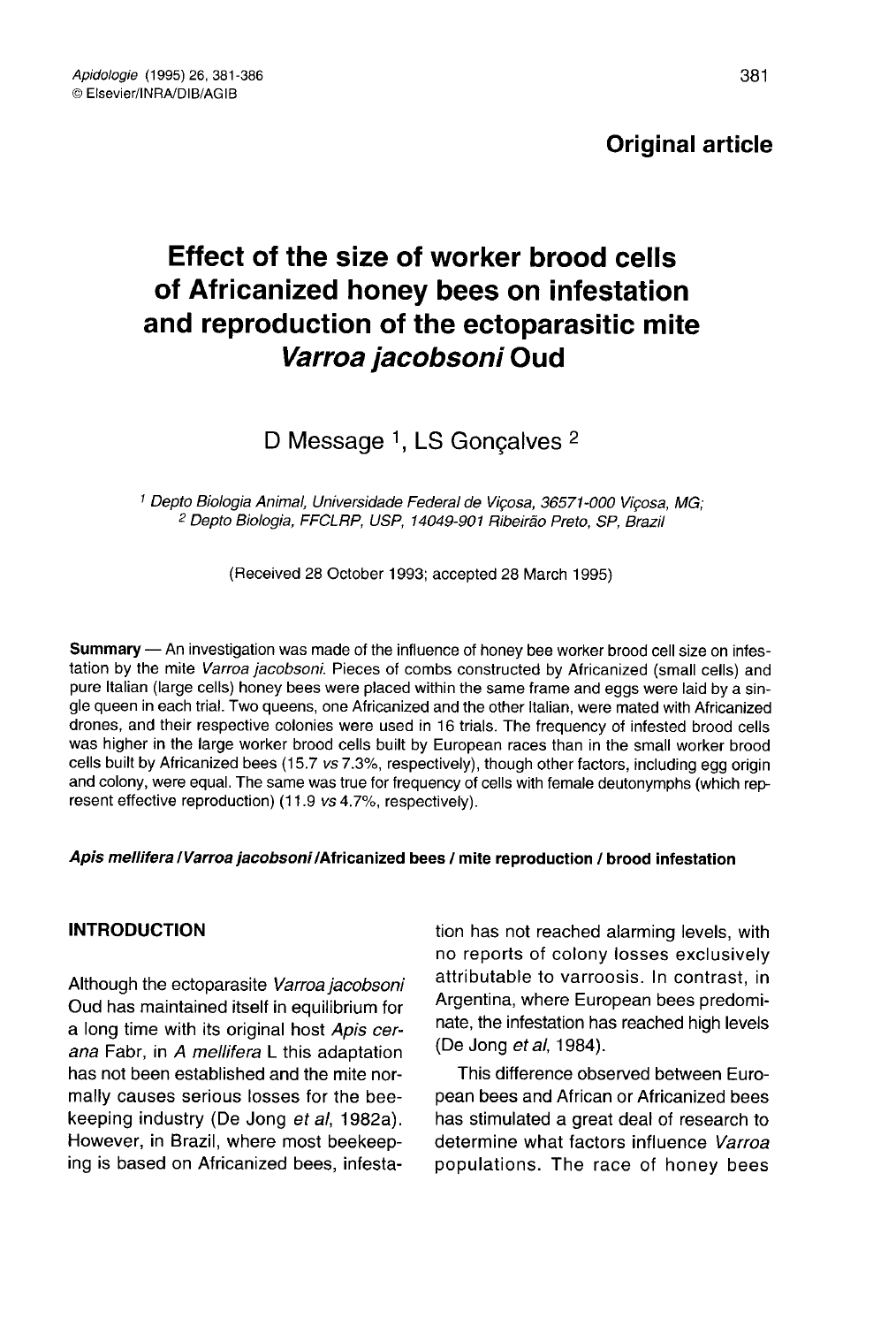(Camazine, 1986; Moretto et al, 1991a) and climatic conditions (Moretto et al, 1991b) appear to play a crucial role in the resistance of bees in Brazil, though Rosenkranz et al (1984) did not attribute the low rate of reproduction to the high tropical ambient temperatures. Hygienic and grooming behavior, the shorter post-capping phase of the brood and the higher rate of infertile females are some racial factors that could contribute to this higher resistance of African and Africanized bees (Moritz and Hänel, 1984; Ritter and De Jong, 1984; De Jong, 1990; Moritz and Mautz, 1990; Moretto et al, 1991a). Increase in worker infestation has also been observed in reared cells independently of the race of bees (De Jong and Morse, 1988; De Ruitjer and Calis, 1988).

In the present study, the influence of the smaller worker cells built by Africanized bees in relation to larger cells built by European races on the infestation and reproduction of the mite V jacobsoni was investigated.

# MATERIALS AND METHODS

We used specially built (mosaic) combs containing 2 pieces of comb each about 7 x 10 cm, inserted into the center, one made up of cells built by Africanized bees (small cells) and the other with cells built by A m ligustica (large cells). The smallest width and the volume (measured by filling the cells with water from a calibrated pipette) of these cells varied from 4.5 to 4.6 mm and from 175 to 195 μl, respectively, in small cells, and from 4.9 to 5.1 mm and from 240 to 260 μl in large cells.

Two queens and their respective colonies<br>were utilized for egg laying and brood development. One was a wild-type Africanized honey bee queen and the other an Italian queen, which was open mated in an Africanized bee region, therefore producing F, hybrid Africanized/Italian workers. Combs with the 2 types of cells with eggs of one queen were placed in the same colony or in the colony of the other queen, and vice versa.

Egg laying by the queens in the 2 types of cells occurred with only a small variation in time, so that brood of practically the same age and from the same queen was available in each of the composite combs. The brood cells were analyzed individually at 17-18 d, for the presence of adult mite females, deutonymphs and other offspring (eggs, female protonymphs and males at the various developmental phases) of Varroa. Sixteen trials were made for a total of 1 572 pupae developed in small cells and 1 642 pupae in large cells. The data were analyzed statistically by the Student's t-test for paired samples.

#### RESULTS AND DISCUSSION

No significant effect of the queen or colony was found ( $P > 0.4$ ), and so the data were pooled. The Varroa infestation rate was 2 fold higher in brood developed in large cells in relation to brood developed in small cells (table I). The significantly  $(P < 0.01)$  higher brood weight observed in large cells (average of 108.2 mg) in relation to the small cells (average 99.2 mg) should promote differential feeding. Worker brood developed in large cells should receive more visits from nurse workers, increasing the probability of the mites transferring to the cells to infest the brood. Fuchs (1990) found a decrease in the intensity of the attraction of the drone larvae when they are nursed less intensively towards the end of drone production. Besides physical stimuli, larvae from these cells could also contribute with other stimuli, such as kairomones. Le Conte et al (1989) have isolated and identified some esters (eg, methyl palmitate) promoting a strong attractive response in the Varroa female. This substance was isolated from drone brood but is also present in worker brood in smaller amounts. The prolonged and intensive capping activity (Fuchs, 1990; Wieting and Ferenz, 1991) should be related to the phoresis hypothesis, due to the large amount of time that nurse workers spend near the brood during this activity, increasing the chance for mites to move from cell capping workers to the host brood.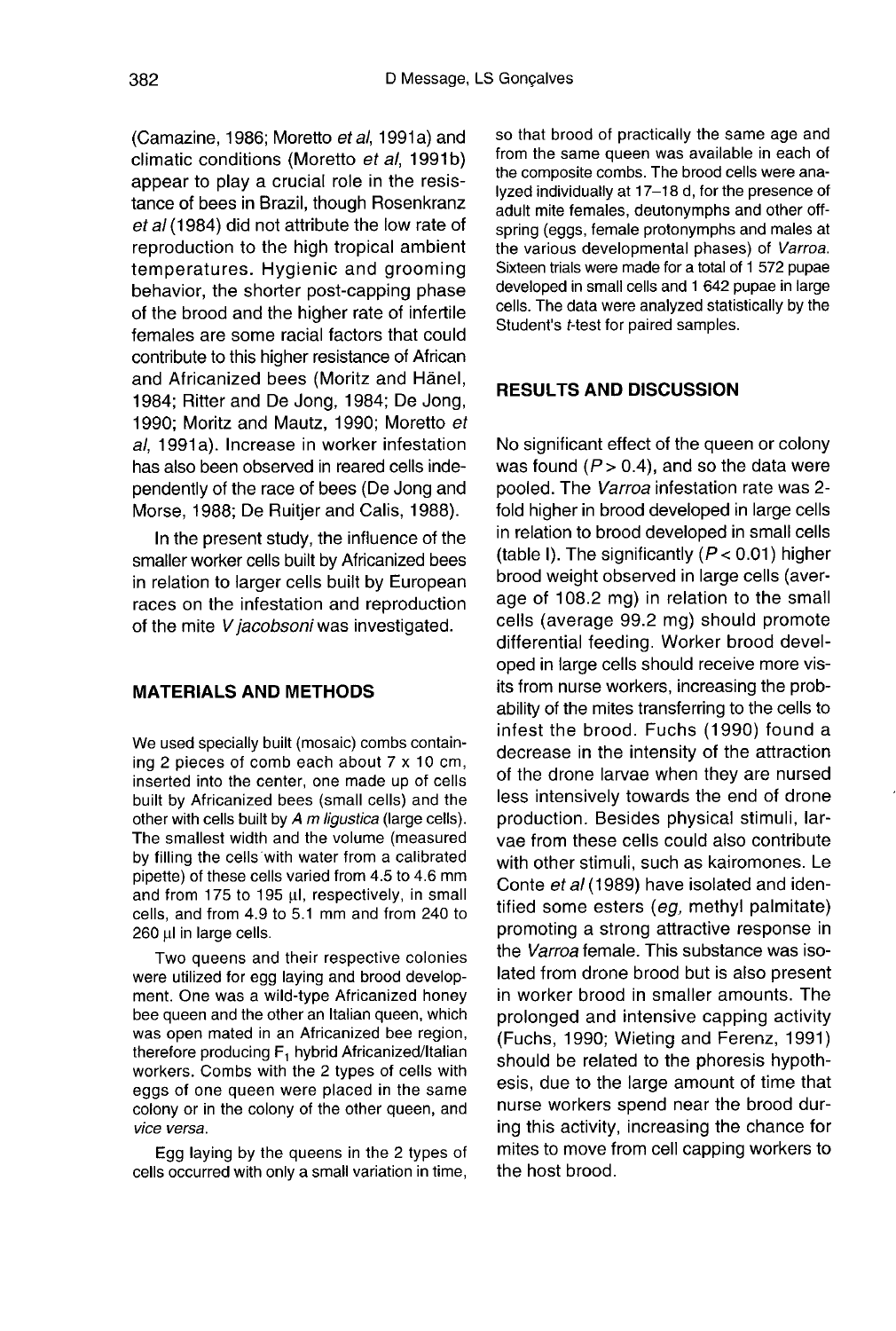During the experiments we did not observe any drone brood in the colonies, and so the mites had only the worker cells available. There were slightly more original adult females in large infested cells than in infested small cells (table II). We found 29 cells with 2 adult females and 7 cells with 3 adult females among large cells, whereas among small cells only 6 cells had 2 adult females and none had 3 or more.

The number of female deutonymphs produced did not differ significantly between infested large and small cells (table I). However, a greater percentage of all large cells had deutonymphs (table II). If we consider that the female deutonymphs encountered in this experiment on 17-18 d pupae are effective reproductions, the large cells contributed 2.6-fold more to the population increase of Varroa.

In this experiment we also observed a high proportion of original adult females that entered into the cells with brood and left no offspring (tables I and II). This proportion was the same for both type of cells.

This suggests that the infertility rate is not due to the size of cells built by European or Africanized bees, but to other factors. A high rate of mite infertility has been shown in Africanized bees (De Jong et al, 1982b; Ritter and De Jong, 1984; Camazine, 1986) and in European bees in South America (Ruttner et al, 1984; Marcangeli et al, 1992).

We conclude that small comb cell size affects the infestation and reproduction of V jacobsoni in worker brood of Africanized bees in Brazil. Other factors observed in Africanized bees, including shorter development time (19-20 d) of worker brood (Message, 1986), grooming and hygienic behavior; climatic conditions (Moretto et al, 1991a, b) and higher frequency of temperature peaks during the thermal regulation of the brood chamber of Africanized bees (Le Conte et al, 1990) also contribute to the greater resistance of Africanized bees to V jacobsoni in Brazil and other tropical and subtropical countries compared with European races of bees.

Table I. Mean and standard deviation (SD) of the rate of infestation and reproduction of the mite V jacobsoni in A mellifera in small cells (built by Africanized bees) and large cells (built by European bees) of worker brood.

|                                                           | Small cells |       | Large cells |       |           |
|-----------------------------------------------------------|-------------|-------|-------------|-------|-----------|
|                                                           | Mean        | SD    | Mean        | SD    | P(t)      |
| Infested cells                                            | 0.073       | 0.042 | 0.157       | 0.100 | P < 0.01  |
| Number of<br>deutonymphs in cells<br>with offspring       | 1.15        | 0.49  | 1.40        | 0.43  | <b>NS</b> |
| Number of other<br>descendants in cells<br>with offspring | 1.93        | 0.43  | 2.24        | 0.67  | <b>NS</b> |
| Rate of infested cells<br>without offspring               | 0.433       | 0.270 | 0.434       | 0.225 | NS        |
|                                                           |             |       |             |       |           |

 $NS = non-significant (p > 0.05).$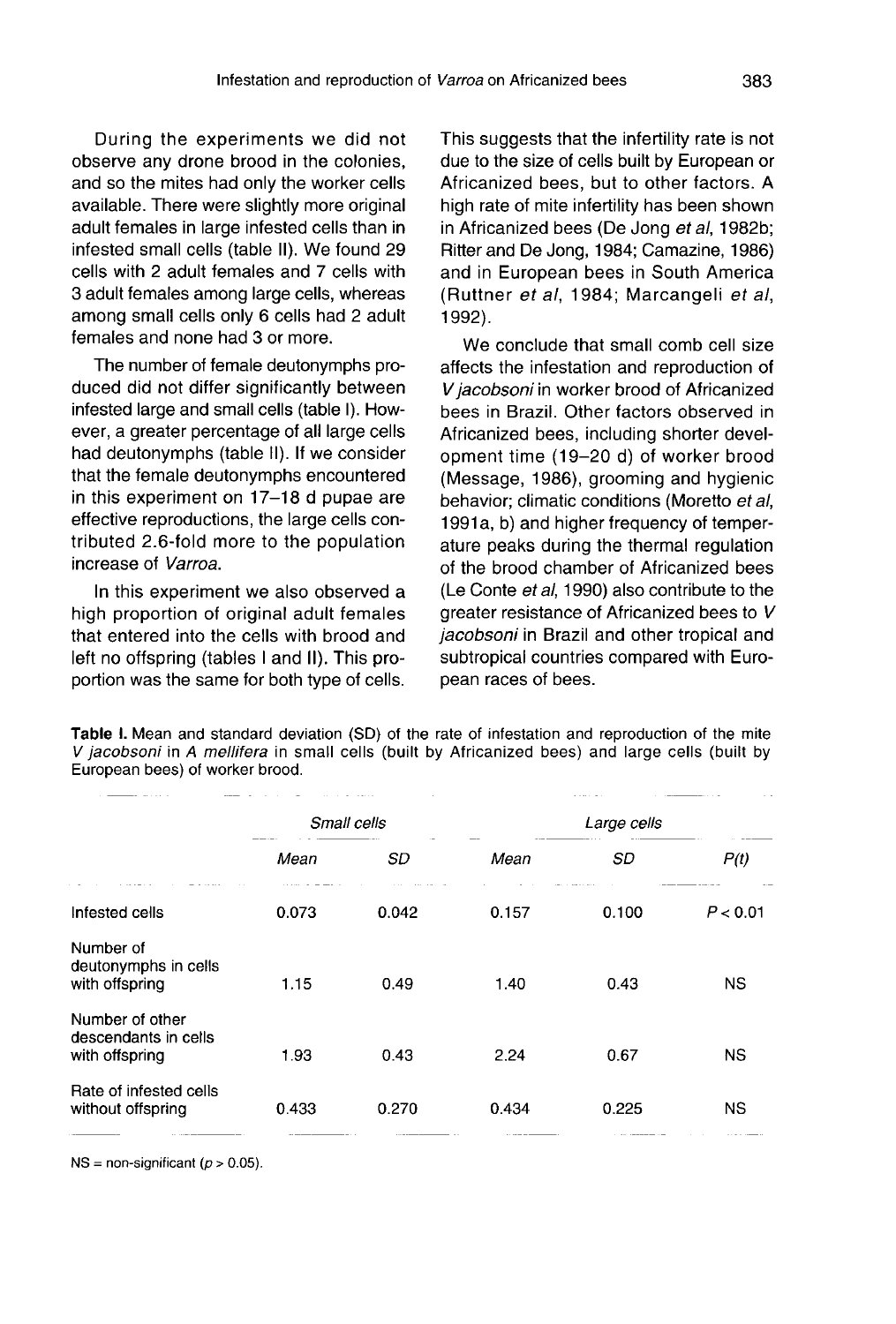Table II. Varroa infestation and reproduction data of large and small worker bee brood cells (the data in parentheses indicate their relative frequency (%) in relation to the total number of cells analysed).

|                                                 | Small cells | Large cells |  |
|-------------------------------------------------|-------------|-------------|--|
|                                                 |             |             |  |
| Total cells analyzed                            | 1 572 (100) | 1 642 (100) |  |
| Total cells infested                            | 115(7.3)    | 258 (15.7)  |  |
| Number of cells infested<br>with offspring      | 65 (4.1)    | 145(8.8)    |  |
| Number of cells infested<br>without offspring   | 50(3.2)     | 113(6.9)    |  |
| Total of adult Varroa<br>infesting worker cells | 120 (7.6)   | 298 (18.2)  |  |
| Total of female deutonymphs                     | 74 (4.7)    | 195 (11.9)  |  |
| Total offspring (not<br>including deutonymphs)  | 140 (8.9)   | 310 (18.9)  |  |
|                                                 |             |             |  |

#### ACKNOWLEDGMENTS

We wish to thank D De Jong for providing useful discussions, reviewing the manuscript and for writing the summary. This work was funded by CNPq (Brazil) and NSF (USA).

Résumé — Effet de la taille des cellules de couvain d'ouvrières d'abeilles africanisées sur l'infestation et la reproduction de l'acarien parasite Varroa jacobsoni. La parasitose par Varroa jacobsoni est un problème grave pour l'apiculture. Cependant, au Brésil, où l'apiculture est basée sur l'utilisation de l'abeille africanisée, l'épidémie n'a pas atteint un niveau alarmant, et il n'y a pas eu de pertes de colonies dues exclusivement à l'acarien. Puisque l'abeille africanisée est plus petite que l'abeille européenne, à la fois au stade adulte et aux stades larvaires, nous avons analysé l'influence de la taille des cellules de

couvain d'ouvrières d'abeilles africanisées sur l'infestation et la reproduction du parasite. Des morceaux de rayon construits par des abeilles africanisées (petites cellules) et de race italienne (grandes cellules) ont été placés dans le même cadre. Une seule reine a pondu au cours de chacun des 16 essais. La fréquence des cellules de couvain infestées (tableau I) a été significativement plus élevée dans les grandes cellules (15,7%) que dans les petites (7,3%). Le nombre de femelles de Varroa a été légè rement supérieur dans les grandes cellules  $(298/258 = 1,15$  femelle adulte par cellule) que dans les petites  $(120/115 = 1,04$  femelle adulte par cellule). Le nombre de deutonymphes a été 2,6 fois plus grand dans les grandes cellules. Le poids plus grand des nymphes élevées dans les grandes cellules (108,2 mg) par rapport à celles élevées dans les petites cellules (99,2 mg) suggère que les ouvrières nourrices s'occupent davantage des premières, ce qui augmente donc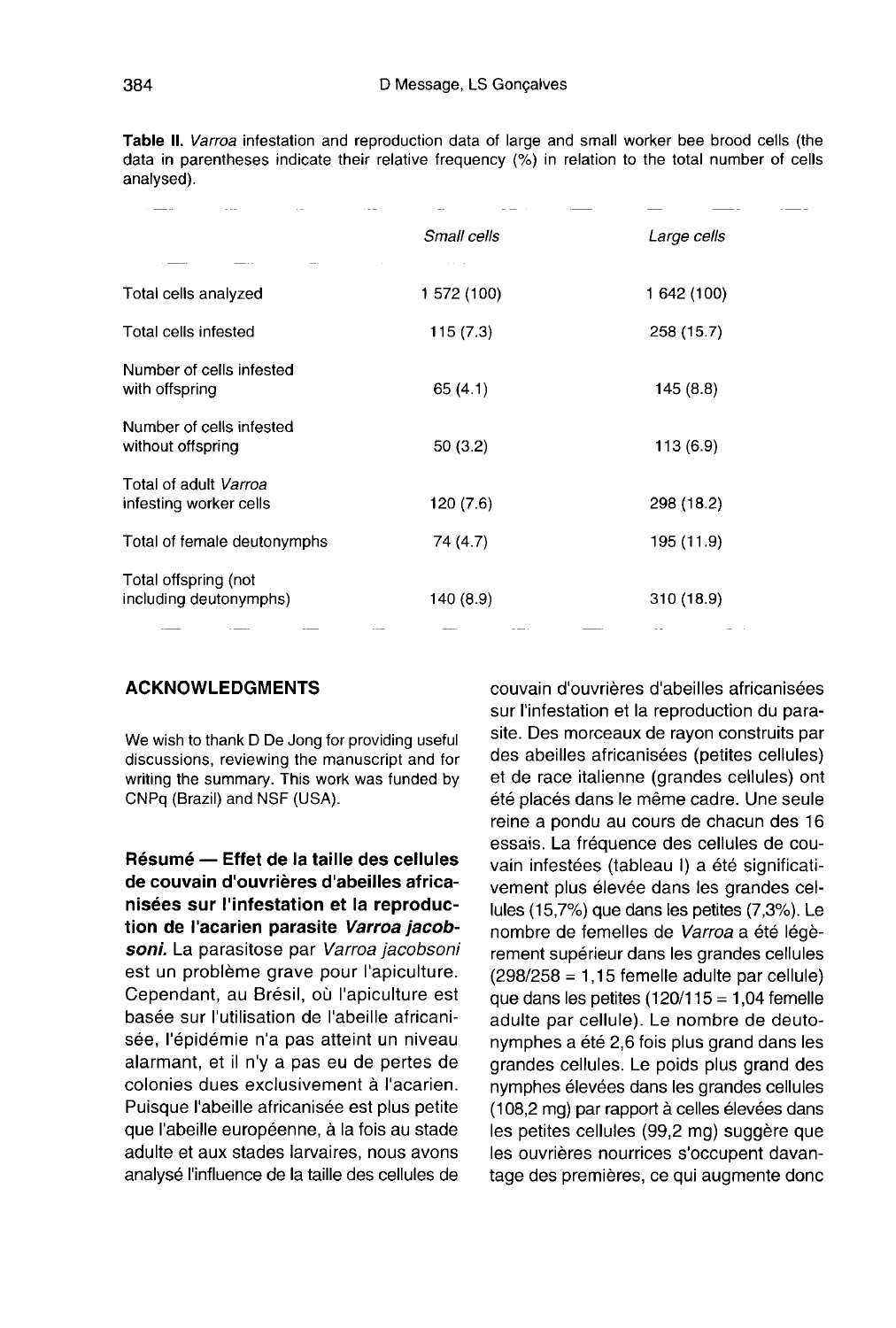la probabilité d'apporter des acariens au contact des larves. Les données obtenues dans ce travail, sur l'effet de la taille des cellules, le nombre de cellules infestées et le temps de développement du couvain d'ouvrières d'abeilles africanisées, aussi bien que les données de la littérature concernant le comportement de nettoyage, les conditions climatiques et la régulation thermique de la colonie, contribuent à expliquer la plus grande résistance des abeilles africanisées à Varroa jacobsoni au Brésil et dans d'autres régions tropicales et sub-tropicales, par rapport aux races européennes.

# Apis mellifera / Varroa jacobsoni / abeilles africanisées / reproduction de Varroa / infestation du couvain

Zusammenfassung — Einfluß der Größe von Arbeiterinnenbrutzellen der afrikanisierten Honigbiene auf Befall und Reproduktion der ectoparasitischen Milbe Varroa jacobsoni Oud. Durch Varroa jacobsoni ist für die Bienenhaltung ein gefährliches Problem entstanden. In Brasilien werden afrikanisierte Bienen gehalten und dort hat der Milbenbefall nicht so alarmierende Raten erreicht wie zB in Europa. Es gibt keine Verluste von Bienenvölkern, die nur auf dem Befall durch Varroa jacobsoni beruhen. Afrikanisierte Bienen sind kleiner als Bienen der europäischen Rassen. Größenunterschiede finden sich auch bei den Arbeiterinnenbrutzellen. Deshalb wurde der Einfluß der Zellgröße auf den Befall und die Reproduktion der Milbe Varroa jacobsoni untersucht.

Wabenstücke, die entweder von afrikanisierten (kleine Zellen) oder von reinen Italienerbienen (große Zellen) gebaut waren, wurden gemeinsam in einen Rahmen eingeschnitten. Die Eier stammten in allen 16 Versuchen von derselben Königin.

Die größeren Zellen der Italienerbienen waren statistisch gesichert häufiger befal-

len (15,7%) als die kleinen der afrikanisierten Bienen (7,3%, Tabelle I). Es befanden sich geringfügig mehr Muttermilben in großen befallenen Zellen (298/258 = 1,15 Muttermilben/Zelle) als in den kleinen Zellen (120/115 = 1,04 Muttermilben/Zelle). Die Anzahl der Deutonymphen in Zellen mit Nachkommen zeigte keine größenabhängigen statistischen Unterschiede. Insgesamt aber befanden sich in großen Zellen 2,6 mal mehr Deutonymphen. Der signifikante Unterschied im Gewicht der 17 bis 18 Tage alten Brut in großen und kleinen Zellen läßt vermuten, daß unterschiedlich häufig gefüt tert wird und damit auch die Wahrscheinlichkeit unterschiedlich ist, daß eine Milbe in die Zelle getragen wird.

Die hier gewonnenen Daten über den Einfluß der Zellgröße, die Anzahl der befallenen Zellen ohne Reproduktion (43%) und die kürzere Entwicklungsdauer (19-20 Tage) der afrikanisierten Arbeiterinnenbrut tragen im Zusammenhang mit Literaturdaten über Putzverhalten, über Klimabedingungen und über häufiges Vorkommen von Temperaturpeaks bei der Thermoregulation zur Erklärung der höheren Resistenz der afrikanisierten Bienen in Brasilien und anderen tropischen und subtropischen Ländern im Vergleich zu europäischen Rassen bei.

## Zellgröße / Arbeiterinnenbrut / Varroa jacobsoni / afrikanisierte Honigbienen

#### REFERENCES

- Camazine S (1986) Differential reproduction of the mite, Varroa jacobsoni (Mesostigmata: Varroidae), on Africanized and European honey bees (Hymenoptera: Apidae). Ann Entomol Soc Am 76, 801-803
- De Jong D (1990) Potencial produtivo das abelhas<br>africanizadas em relação ao das abelhas européias. Anais da 27ª Reunião Anual da Sociedade Brasileira de Zootecnia, FEALQ, Piracicaba, SP, 577-587
- De Jong D, Morse RA (1988) Utilization of raised brood cells of the honey bee, Apis mellifera (Hymenoptera: Apidae), by the mite, Varroa jacobsoni (Acarina: Varroidae). Entomol Gen 14, 103-106